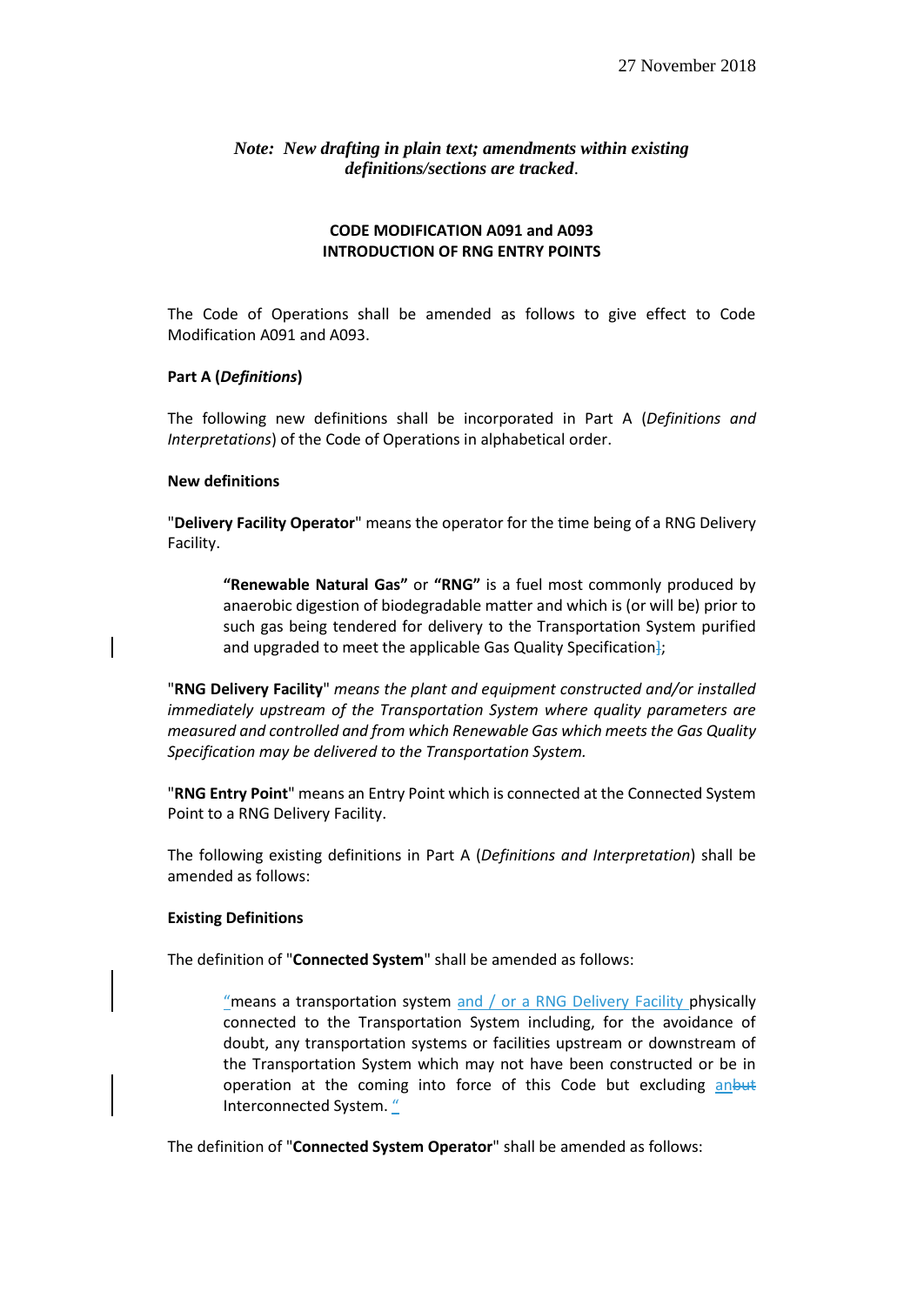"means the operator of a Connected System and shall include for the avoidance of doubt the operator of a RNG Delivery Facility;"

The definition of "**Entry Point**" shall be amended by adding the following at the end of the existing definition:

"*references to an Entry Point shall include a reference to an RNG Entry Point*."

The definition of "**Entry Capacity**" shall be amended as follows: " capacity at an Entry Point to the transmission system or at an RNG Entry Point required to take delivery of Natural Gas to the Transportation System and shall, save where the context otherwise requires exclude IP Entry Capacity".

The definition of "Natural Gas" shall be deleted and the following definition substituted for it:

**""Natural Gas"** means any gas derived from natural strata (whether or not it has been subjected to liquification or any other process or treatment) and in this Code reference to natural gas may also be construed as including, where the Commission considers it appropriate and where, in the opinion of the Commission, such gas may be technically and safely injected into and transported through, the natural gas system, biogas, gas from biomass and other types of gas.**"**

#### **Part D (***Nominations and Allocations***)**

Amend Section 2.5.1 by adding the following:

"If there is an Allocable Quantity at an Entry Point for a Day on which there are no Shipper's Entry Nomination(s) at that Entry Point for that Day, the Allocable Quantity shall be allocated among all Shippers which are Registered Shippers at the Entry Point on that Day pro rata to the Shipper's Active Entry Capacity at that Entry Point and where all Shippers Active Entry Capacity is zero, the Allocable Quantity shall be allocated among such Shippers in equal shares*.* 

Amend Part D (*Nominations, Allocations and NDM Supply Point Reconciliation)*  Section 2.7.3(v), Formula as follows:

 $NDM = (CC + RNG) - (DS + LDM + DM)$ 

and add the following to the legend:

 $RNG =$  the quantity of Natural Gas (in kWh) metered as delivered to the Transportation System at an RNG Entry Point downstream of the *Citygatecity* gate meters.

**Part E (***Balancing and Shrinkage***)** 

Balancing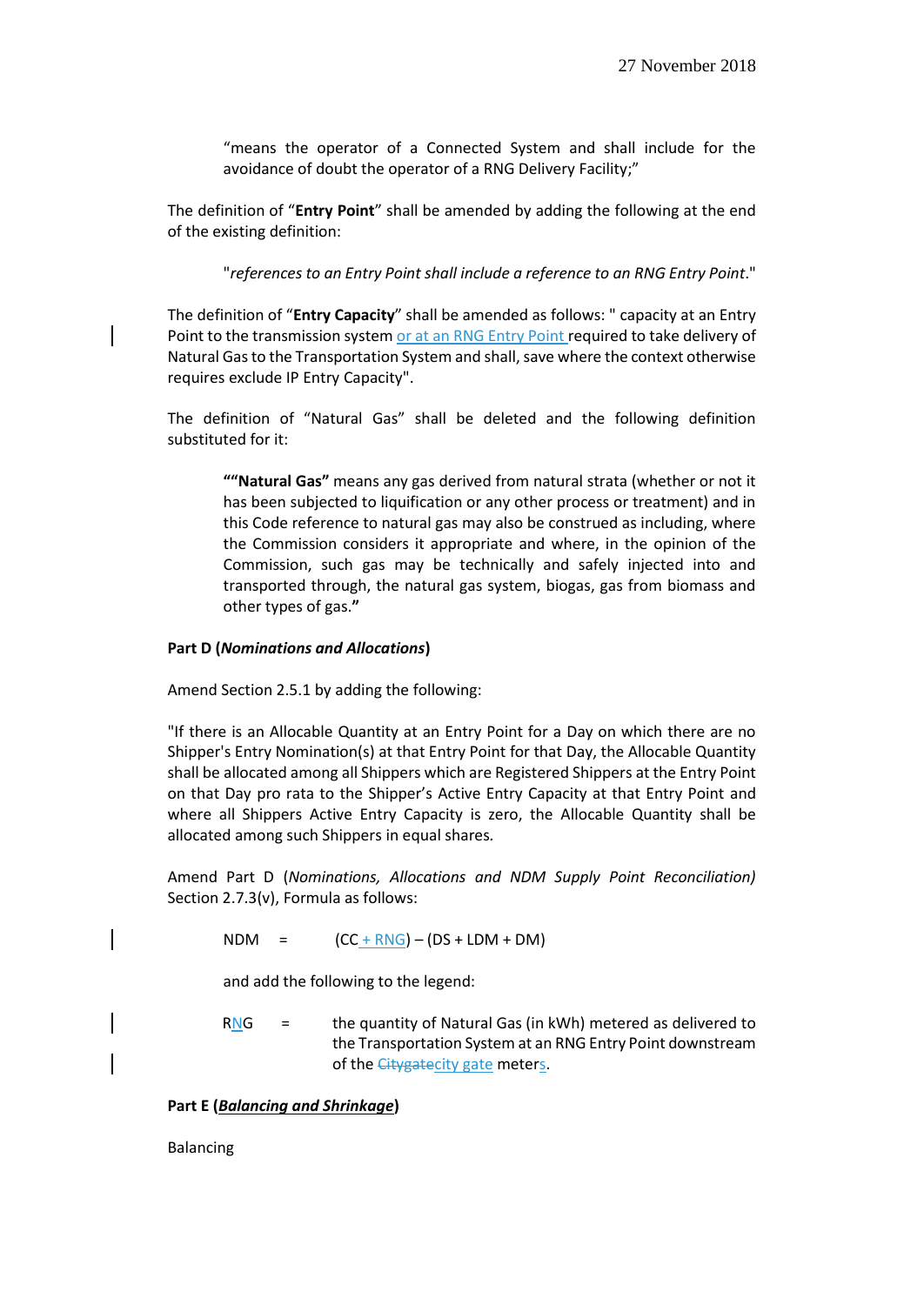The table in Section 1.7.2 shall be amended by including the following:

| <b>RNG Entry</b> | 1.5% |
|------------------|------|
|                  |      |

The formula in Section 1.7.4 shall be amended by adding "*+ 1.5% of RNGal"*

The legend to Section 1.7.4 shall be amended by including the following:

"*RNGal means the Final Entry Allocation at each RNG Entry Point for a Shipper*".

Section 2.4.1 shall be amended by:

- (a) deleting "." at the end of Section 2.4.1(c) and inserting "; and"
- (b) including the following new sub-paragraph (d) "(d) Shippers which are Registered Shippers at a RNG Entry Point shall be treated as Shippers on the Sub-Sea and Ireland Transmission System for the purpose of this Section 2.4.5."

--------------------------------------------------------

## **Part G (***Technical***)**

-

Amend Part G (*Technical*) Section 1 as follows:

1.1.1 Natural Gas delivered to, or tendered for delivery at, an IP Entry Point or an Entry Point shall (notwithstanding the provisions of any Interconnection Agreement or CSA) comply with the specification for Natural Gas entering the Transportation System as outlined in Appendix 1 ("**Entry Specification**"). A CSA may specify additional gas quality parameters (which may for the avoidance of doubt be subsets of the parameters set out in Appendix 1) and associated limits in respect of such parameters to apply at an individual RNG Entry Point or a category of RNG Entry Point(s) in which case the Gas Quality Specification in respect of such RNG Entry Points shall include gas quality parameters so specified in addition to the parameters set out in Schedule  $1$ ).<sup>1</sup> provided however wWhere an Interconnection Agreement or a CSA in respect of any IP Entry Point, Entry Point or Bi-Directional CSP provides for a gas quality specification which is more restrictive than that outlined in Appendix 1 then the Entry Specification with respect to such IP Entry Point, Entry Point or Bi-

<sup>1</sup> Explanatory Note: GNI expects to undertake an assessment to consider the implications for the Transportation System of the introduction of RNG, any such assessment may indicate additional parameters/limits depending on the nature, source of such renewable Natural Gas.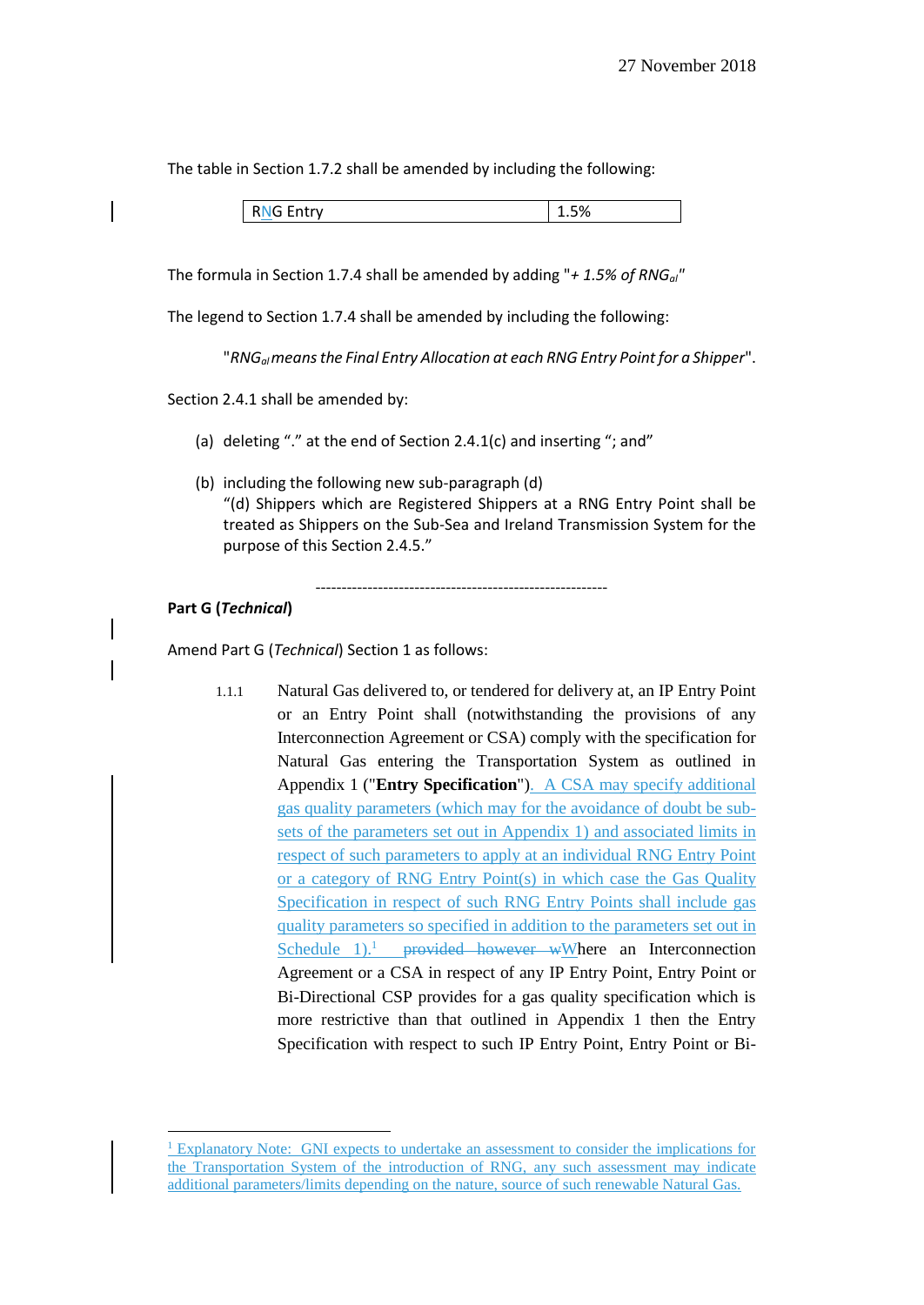Directional CSP shall be as specified in the applicable Interconnection Agreement, or CSA as notified by the Transporter to Shippers.

Amend Section 1.1.4 by inserting on the second line after "at an Entry Point" the words "other than an RNG Entry Point" and adding at the end of Section 1.1.4 "provisions for the monitoring of the quality of Natural Gas delivered to or tendered for delivery at an RNG Entry Point may be included in any applicable CSA."

#### Measurement provisions;

Amend Part G (*Technical*) Section 3.1.4 as follows:

3.1.4 Each Shipper acknowledges that the volume, quantity and Delivery Characteristics of Natural Gas which it delivers to, or tenders for delivery to the Transportation System at, an IP Entry Point or at an Entry Point (by Shippers in aggregate) to the requirements at an IP Entry Point including as set out in any applicable Interconnection Agreement, Transportation System,or CSA and the compliance or non-compliance with the applicable Entry Point Requirements or Entry Specification in respect thereof, shall be established in accordance with the Natural Gas Emergency Plan and/or the Procedure for the Monitoring and Management of Gas Quality and/or the procedures and standards for monitoring and management of gas quality as provided for in any applicable CSA at an RNG Entry Point and subject thereto by the Transporter and the Adjacent TSO (in accordance with the Interconnection Agreement) or Upstream Operator or Connected System Operator (pursuant to the Entry Point Requirements set out in Part H (*Operations*) Section 3.1 (*Entry Point Requirements*) or Section 5.2 (*Bi-Directional CSP Requirements*)) as the case may be in accordance with the applicable Measurement Provisions at the IP Entry Point or Entry Point and by means of the Measurement Equipment, and each Shipper shall be bound (for the purposes of this Code) by what is so established.

Amend Part G (*Technical*) by:

- (i) deleting the existing Appendix 1 and substituting the attached Appendix 1 for it;
- (ii) deleting the existing Appendix 2 and substituting the attached Appendix 2 for it.

## **Part H (***Operations***)**

The following new Section 3.1.10 shall be included:

"The Transporter shall be entitled to refuse to accept quantities of Natural Gas tendered for delivery at an Entry Point on a Day on which there are no Registered Shippers at the Entry Point."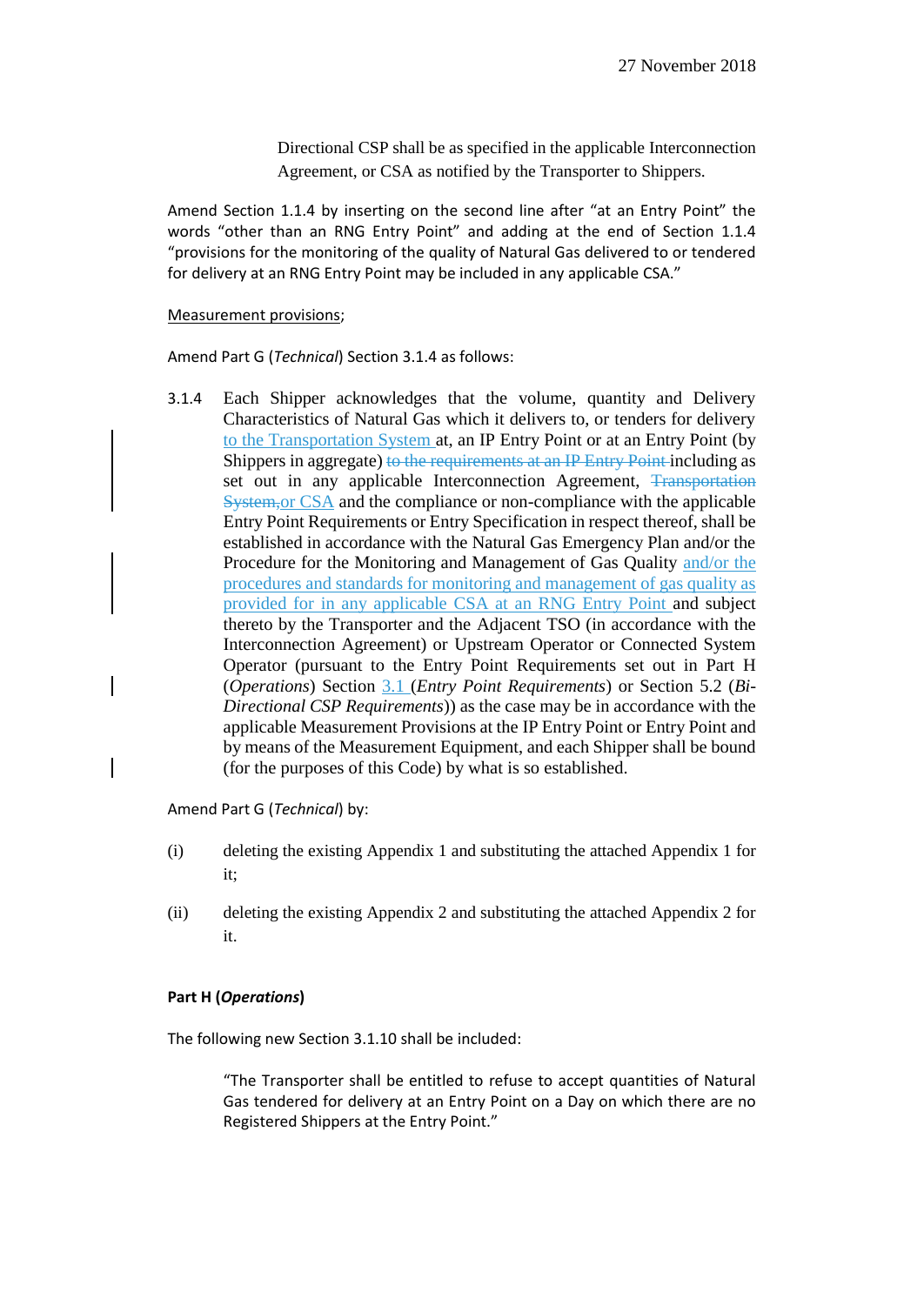The following new Section 3.2 (which Section 3.2 is currently designated "not used") as follows:

## 3.2 **RNG Entry Points**

- 3.2.1 RNG Entry Points may be connected to the Transmission System or may be connected to the Distribution System.
- 3.2.2 Natural gas shall be deemed to enter the Transportation System at a RNG Entry Point.
- 3.2.3 The Transporter will not enter into any OBAs at RNG Entry Points.
- 3.2.4 The Transporter does not anticipate the development of offtake profile notices at RNG Entry Points. The Transporter may enter into agreements with the Delivery Facility Operator in connection with the determination of the quantities of Natural Gas to be delivered to the Transportation System at an RNG Entry Point for any Day.
- 3.2.5 The provisions of Section 3.8 (*Administrative Procedures at an Entry Point*) shall not apply to RNG Entry Points.

The following new Section 3.7.6 shall be included after Section 3.7.5:

"3.7.6 The Transporter may where technically and operationally feasible and in order to facilitate new RNG Entry Point(s) enter into such arrangements as the Transporter acting as a Reasonable and Prudent Operator considers appropriate to facilitate the commissioning of any proposed new RNG Entry Point."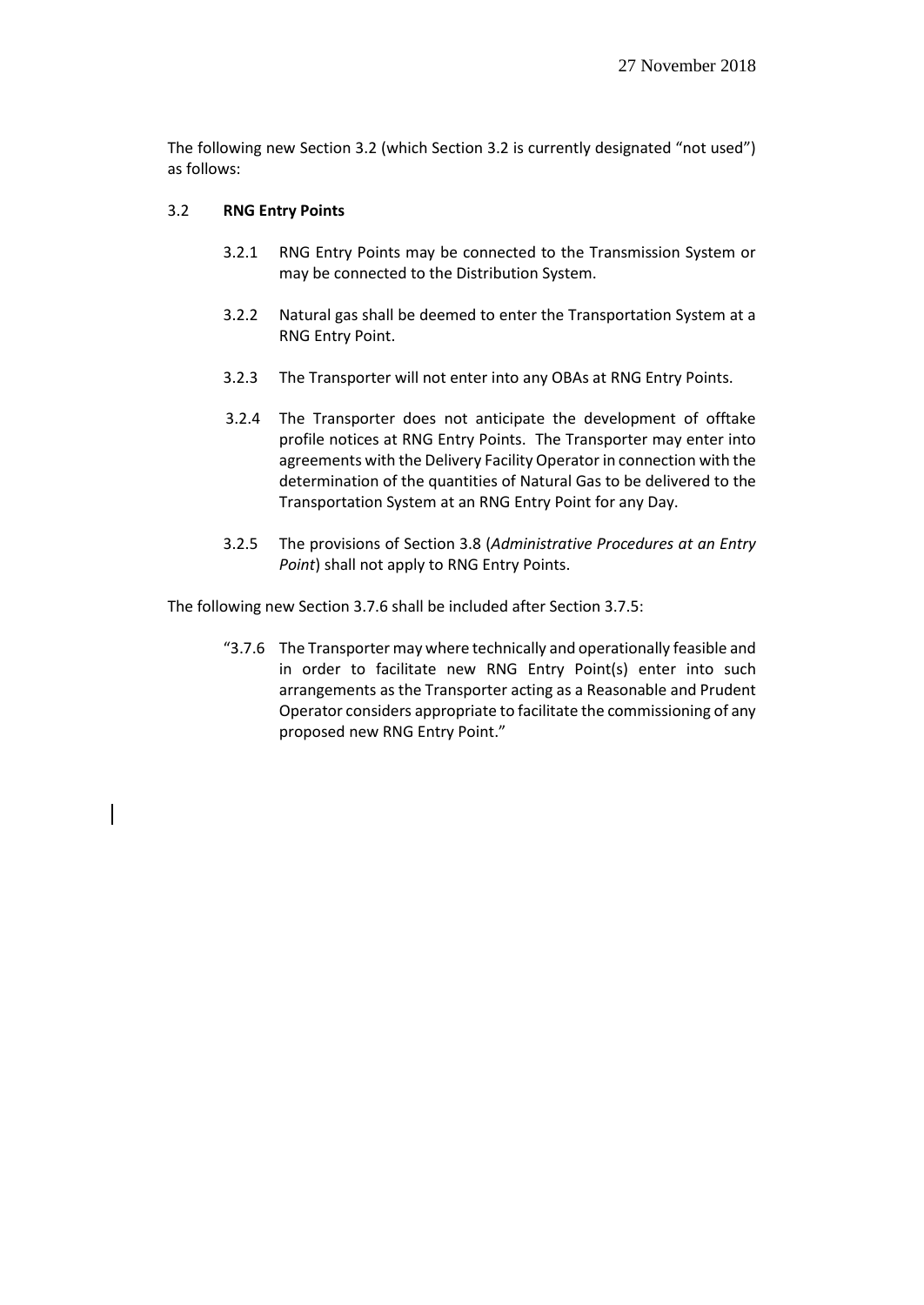## **APPENDIX 1 QUALITY SPECIFICATION OF NATURAL GAS AT IP ENTRY POINTS AND ENTRY POINTS**

| <b>Parameter</b><br><b>Total Sulphur</b>         | <b>Entry</b><br>3<br>$<$ 50mg/m (including H <sub>2</sub> S) |
|--------------------------------------------------|--------------------------------------------------------------|
| Oxygen                                           | $\leq$ 0.2 mol% *See biomethane notes.                       |
| Carbon Dioxide                                   | $\leq$ 2.5 mol % See Note 1 of CER/09/035                    |
| Hydrogen Sulphide                                | $\leq$ 5mg/m                                                 |
| <b>Water Content</b>                             | $<$ 50 mg/m                                                  |
| <b>Gross Calorific Value</b><br>(Real Gross Dry) | $36.9 - 42.3$ MJ/m                                           |
| Wobbe Index (Real Gross Dry)                     | 3<br>$47.2 - 51.41$ MJ/m                                     |
| Contaminants & Odour                             | See Notes 2 and 3 of CER/09/035                              |
| <b>Incomplete Combustion Factor</b>              | < 0.48                                                       |
| Delivery Temperature                             | $1^{\circ}$ C to 38 $^{\circ}$ C                             |
| Hydrogen                                         | $< 0.1$ mol%                                                 |
| Soot Index                                       | < 0.60                                                       |
| Organo Halides                                   | 3<br>$< 1.5$ mg/m                                            |
| Radioactivity                                    | $<$ 5 Becquerels/g                                           |
| Ethane                                           | $< 12$ mol%                                                  |
| Nitrogen                                         | $\leq$ 5 mol %                                               |
| <b>Hydrocarbon Dewpoint</b>                      | $\leq$ - 2 <sup>o</sup> C up to 85 barg                      |

**Note 1** The CO2 limit of 2.5% will not be considered breached if the total inerts (including CO2) in the gas is less than 8% where:

"inerts" in natural gas means carbon dioxide( $CO2$ ), nitrogen( $N2$ ), helium( $He$ ), argon(Ar), and oxygen(O2).

**Note 2** Natural Gas shall not contain solid liquid or gaseous material which may interfere with the integrity or operation of pipes or any Natural Gas appliance which a consumer or transporter could reasonably be expected to operate. With respect to Mist, Dust,

Liquid, gas delivered shall be technically free in accordance with BS3156 11.0 [1998].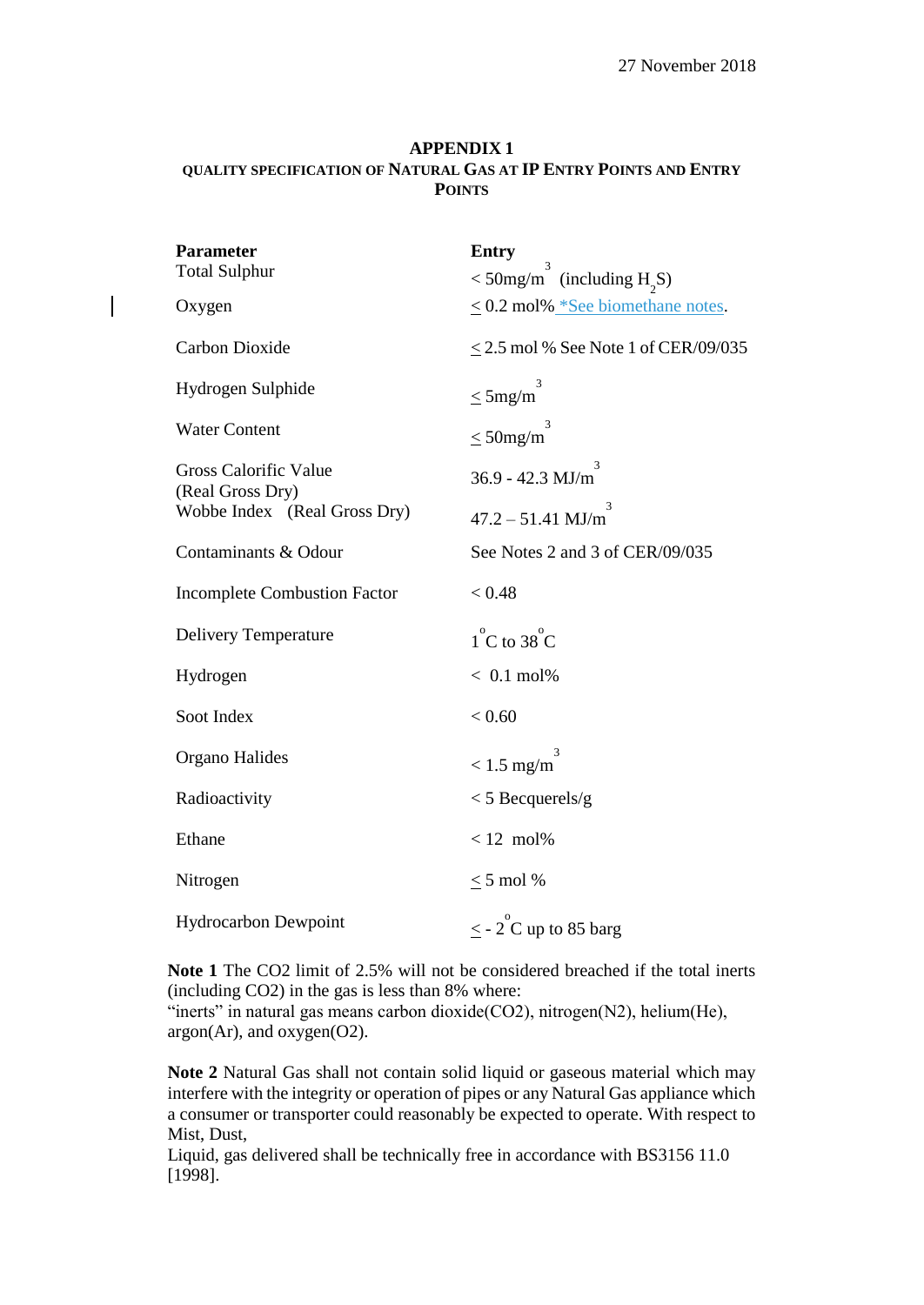**Note 3** Natural Gas shall have no odour that might contravene the obligation of theTransporter to transmit gas which possesses a distinctive and characteristic odour.

Where the Transporter requires gas to be odourised, the gas shall be odourised in accordance with the following specification:

- Odour intensity of 2 olfactory degrees on the SALES Scale (Ref-IGE/SR/16/1989), or

- such other specification determined by the Transporter acting as an RPO

## **Emergency Gas Quality Specification**

In the event of an Emergency, and at the sole discretion of the National Gas Emergency

Manager, gas outside of the Entry Specification may be admitted to the system. Without

prejudice to the generality of this, the emergency limits as outlined in the [Gas Safety

(Management) Regulations 1996 of the UK (UK Statutory Instrument 1996 No. 551)] may be adopted by the Transporter.

## **Biomethane Notes**

- 1. Oxygen content for gas derived from renewable gas produced from biomethane facilities at an RNG Entry Point connected to the Distribution System shall be up to  $\lt 1$  mol% where there is provision for automatic discontinuation of gas flows for non-compliance with the applicable gas quality specification (Code Modification 3).
- 2. The CSA in respect of any RNG Delivery Facility may specify additional gas quality parameters (which may for avoidance of doubt be subsets of the parameters set out above) and associated limits in respect of such parameters to apply at the individual RNG Entry Point or category of RNG Entry Point in which case the gas quality parameters so specified shall (subject to Biomethane Note 1 above) apply at such RNG Entry Point(s) in addition to the parameters set out above. [*Note: Refer Part G (Technical) Section 1.1.1*.]